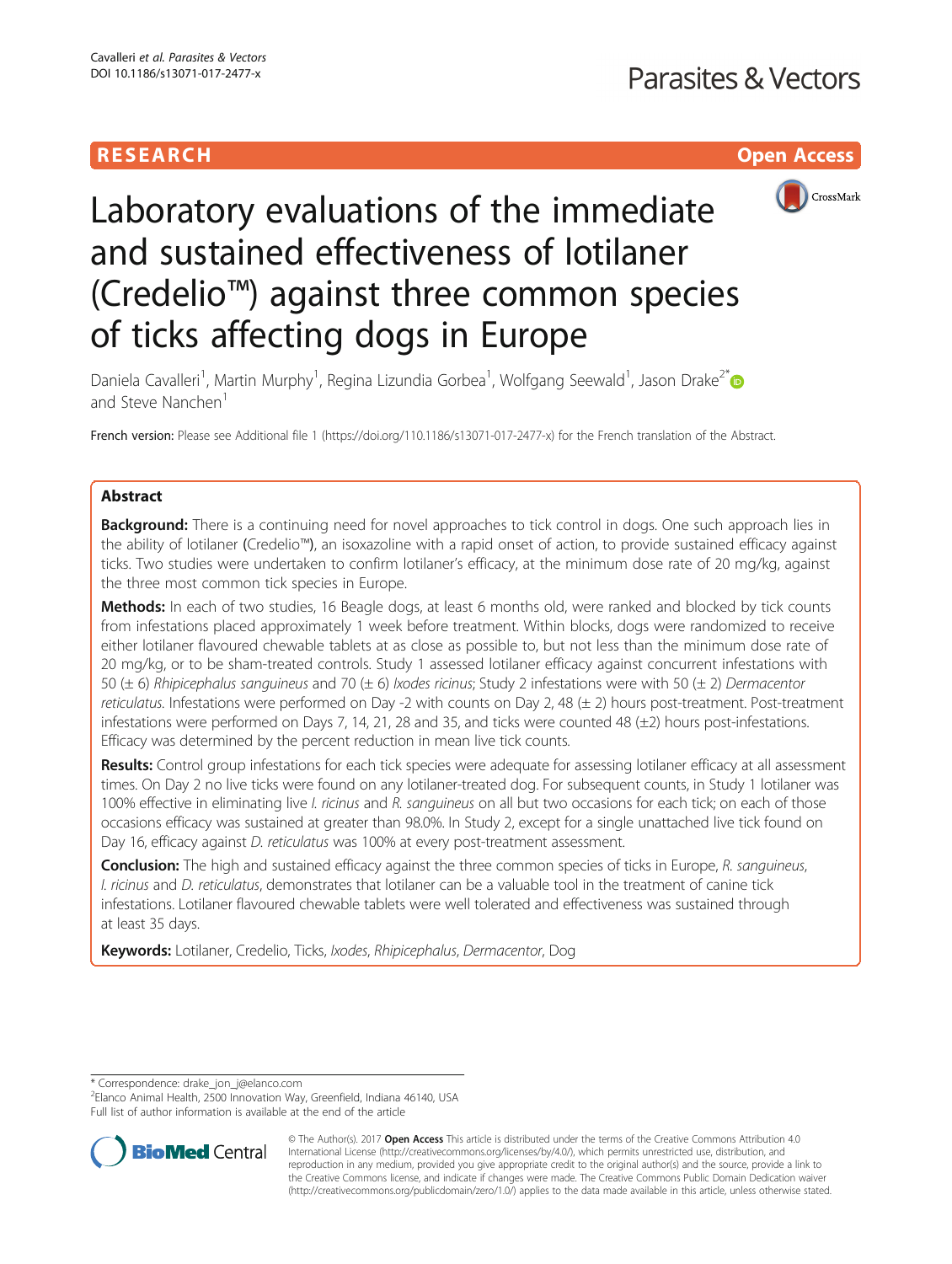# Background

The report of resistance or tolerance to common topically applied acaricides highlights the need for novel approaches to the treatment of tick infestations on dogs [[1\]](#page-6-0). Fortunately, the emergence of the isoxazolines has begun to address that need. Acting with a unique mode of action, the isoxazolines have been shown to be effective in treating ectoparasitic infestations on dogs [[2](#page-6-0)–[4\]](#page-6-0).

The most recent of the isoxazoline family to become available for use in dogs is lotilaner, which is presented as a flavoured, chewable tablet formulation (Credelio™). Early studies showed that oral lotilaner administration to recently fed dogs was followed by rapid absorption, with peak lotilaner blood levels achieved within approximately 2 h, allowing rapid knockdown of both fleas and ticks [[5](#page-6-0)–[7\]](#page-6-0). The lotilaner half-life of 30 days then provides sustained activity through at least a full month following treatment. Safety studies established that the recommended target lotilaner dose rate, 20–43 mg/kg, had a wide safety margin in dogs, and safety has been further confirmed in field studies [[8](#page-6-0)–[11](#page-6-0)].

The efficacy of lotilaner has been demonstrated against Ixodes scapularis, Dermacentor variabilis, Rhipicephalus sanguineus and Amblyomma americanum for 1 month, while a laboratory study demonstrated that efficacy against Ixodes ricinus was apparent within 4 h after treatment [[6, 12\]](#page-6-0). To provide further confirmation of the efficacy of the minimum recommended dose rate of 20 mg/kg lotilaner and its sustained activity against ticks, two studies were undertaken in dogs challenged with R. sanguineus and I. ricinus (Study 1), and Dermacentor reticulatus (Study 2). These three species have been shown in surveys and field studies to be the three main ticks infesting dogs in Europe [[11, 13](#page-6-0)–[16](#page-6-0)].

# **Methods**

Studies were completed at two separate laboratories in compliance with the principles of Good Clinical Practices [[17](#page-6-0)]. All study protocols were reviewed and approved by the appropriate Institutional Animal Care and Use Committee (IACUC)/Ethics committee.

#### Animals and housing

To qualify for inclusion in either study, Beagle dogs were required to be at least 6 months old and to be acclimated to the study site and conditions, to be clinically healthy and not pregnant, to have undergone a sufficient washout period following any previous treatment with acaricidal compounds, and to have had a tick attachment rate of at least 25% from an infestation completed approximately 1 week before the day of study treatment. In Study 1, dogs were individually housed throughout the study period, and received regular exercise and social interaction. In Study 2 dogs were pair-housed with dogs from the same treatment group, except when individually housed for 96 h during the initial tick challenge period (Day -2 to Day 2), and  $48 (\pm 2)$  hours subsequent to challenges performed after treatment.

During the study, room temperatures remained within the range of 17.6  $\degree$ C and 29.5  $\degree$ C, and relative humidity within the range 20.0–80.0%. Each facility provided a photoperiod of 12 h light:12 h darkness using overhead lighting. All dogs had access to water ad libitum and were fed a commercially available, high quality, complete canine diet according to each facility's standard procedure.

#### Tick infestations and counts

For inclusion in the study and randomization, initial tick infestations were completed on Day -5 or -6, and counts completed 48 h later. For efficacy assessments, tick infestations were completed on Day -2, and ticks were counted and removed on Day 2, 48  $(\pm 2)$  hours post treatment. Post-treatment infestations were then performed on Days 7, 14, 21, 28 and 35, and ticks were counted and removed on Days 9, 16, 23, 30 and 37, at  $48$  ( $\pm$  2) hours post-infestation. For tick infestations dogs were sedated and infested while in individual cages. After infestations, dogs remained in those cages for up to 1 h in Study 1, and up to 6 h in Study 2. The dogs were returned to their individual crates when they had fully recovered from the effects of sedation.

Study 1 assessed the efficacy of lotilaner using infestations of approximately 50  $(\pm 6)$  *R. sanguineus*, and concurrent infestations with approximately 70  $(\pm 6)$  *I. ricinus*; Study 2 assessed efficacy against infestations of 50  $(\pm 2)$  D. reticulatus. For all infestations adult, unfed ticks were used, with a ratio of female:male ticks of approximately 1:1. All study ticks were obtained from laboratory-maintained colonies which had been initiated with European field isolates and that were refreshed at regular intervals with additional field-caught ticks from different European areas.

The tick-counting procedure consisted of thorough examination of all body areas by careful palpation to locate and count the attached/free ticks, followed by combing to remove all ticks from the dog. Ticks were considered alive if legs reacted to a tactile stimulus or exhaled  $CO<sub>2</sub>$  and were considered dead if they did not. Ticks were considered attached if the tick's mouth part was firmly attached to the dog's skin and were considered free if it was not. To further sub-categorize ticks as unengorged or engorged, attached ticks were placed between sheets of white paper towel and squeezed. If blood (or dark colored liquid) was visible on the paper, the tick was recorded as engorged.

#### Randomization and treatments

Dogs were ranked in descending order of tick counts from the infestations on Days -5 or -6. In each study, the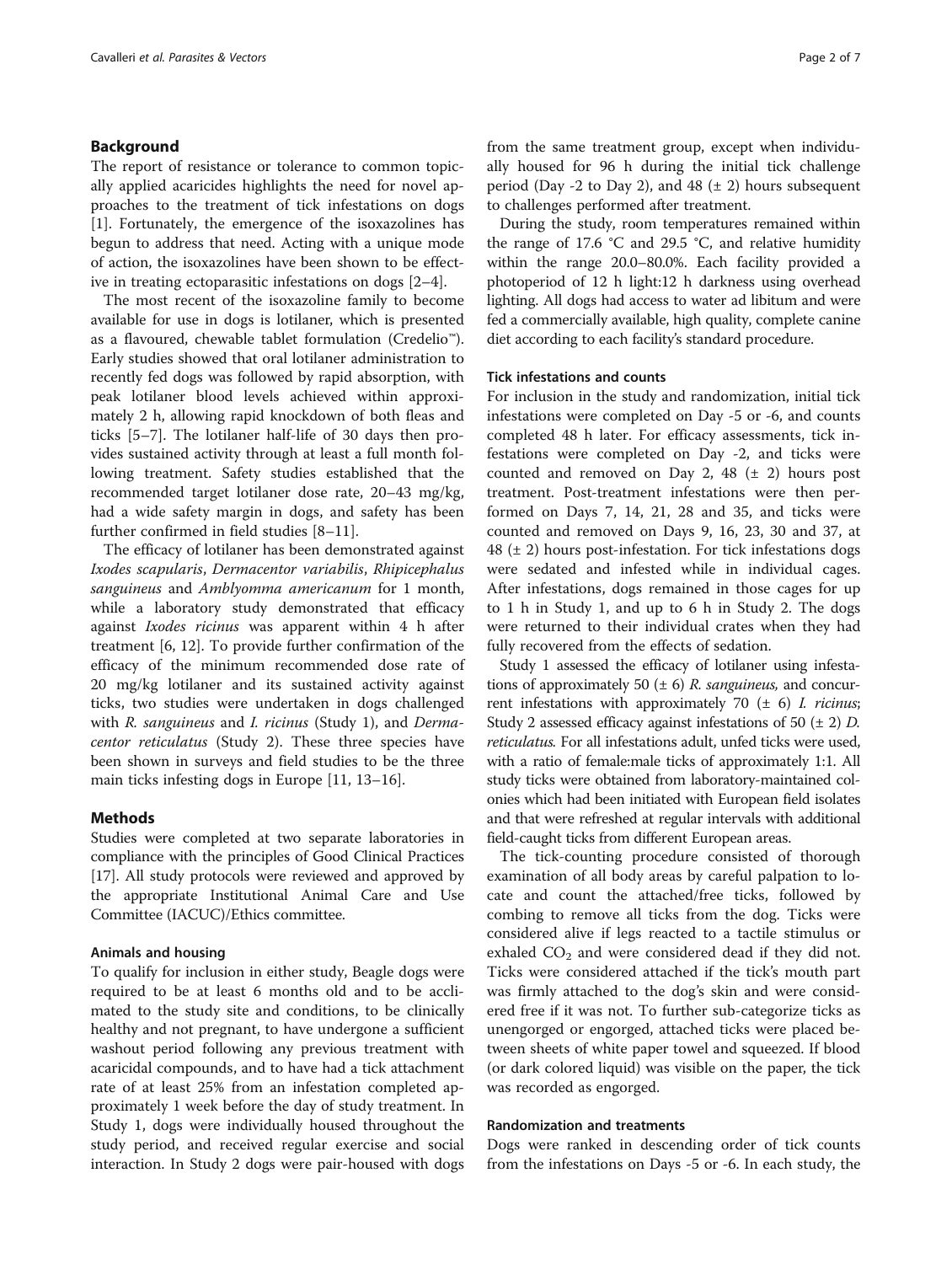16 dogs that had the highest tick counts (live attached ticks) and at least a 25% attachment rate were enrolled in the study, provided they met all other inclusion criteria and no exclusion criteria. Dogs were rank-ordered from highest to lowest tick counts and randomly allocated within blocks of two to treatment groups.

Dogs in one group received a single dose of lotilaner flavoured chewable tablets, administered orally at as close as possible to, but not less than the minimum dose rate of 20 mg/kg. Dogs in the other group were shamtreated negative controls. Sham treatment consisted of dogs being brought to the examination room and placed on the table as for the treated animals, or by the treatment administrator entering the pen and opening and massaging the dog's mouth.

Except for one dog, all dogs had consumed at least one third of the daily ration within approximately 30 min prior to dosing. On Day 0, treatments were administered directly into each dog's mouth to ensure the targeted dose was delivered. Actual lotilaner dose rates ranged from 20.4 to 22.7 mg/kg.

#### Efficacy assessments

In both studies efficacy was determined by the percent reduction in counts of live ticks on lotilaner-treated dogs compared to the counts in the control group. Efficacies based on geometric and arithmetic means were calculated according to Abbott's formula as follows:

Efficacy (%) =  $100 \times (MC - MT) / MC$ , where MC is the mean number of live ticks on dogs in the untreated control group, and MT is the mean number of live ticks on dogs in the treated group.

In compliance with the previous CVMP (Committee for Medicinal Products for Veterinary Use) Guideline for the testing and evaluation of the efficacy of antiparasitic substances for the treatment and prevention of tick and flea infestation in dogs and cats, similar calculations were performed to include dead engorged ticks in the counts [[18](#page-6-0)]. The attachment rate of I. ricinus male ticks was not considered as only females of this species attached to a dog.

Since the calculation of the geometric mean involved taking the logarithm of the parasite count of each dog, when any of the parasite counts were equal to zero a one (1) was added to the count for every dog. In these cases one (1) was subtracted from the resultant calculated geometric mean prior to calculating percent effectiveness.

Lotilaner was considered efficacious against the tested tick species at a given time point if the following criteria were met: (i) Dogs in the negative control group had an average attachment rate of at least 25%; (ii) There was a statistically significant difference  $(P < 0.05)$  between the treated group and the untreated control group; (iii) The treated group had a calculated efficacy of  $\geq$  90%.

#### **Translation**

French translation of the Abstract is available in Additional file [1](#page-5-0).

### Results

Control group infestations for each tested tick species met the criterion of adequacy to assess lotilaner efficacy at all assessment time-points. In Study 1, there were at least 11 live attached female I. ricinus on each of the eight control dogs, and at least nine live attached R. sanguineus at each time-point, and in Study 2, there were at least 15 D. reticulatus ticks on each of the control dogs at each assessment.

Against the three tick species tested, on Day 2 (48 h post-treatment) no live ticks were found on any lotilaner-treated dog (Tables [1](#page-3-0) and [2,](#page-3-0) Fig. [1\)](#page-4-0). The high efficacy against ticks was sustained in all studies throughout the post-treatment assessment periods. For counts completed on and after Day 9, in Study 1 lotilaner was 100% effective in eliminating live I. ricinus and R. sanguineus on all but two occasions for each tick, and on these occasions efficacy was at least 98.0%. In Study 2, efficacy against D. reticulatus was 100% at all but one of the post-treatment assessments. At that one assessment, on Day 16, a single live, free tick was found on one dog.

Assessments of lotilaner efficacy also included reductions, relative to controls, of live ticks plus dead engorged ticks. Two days after treatment of tick-infested dogs, in Study 1 there were only two dead attached and engorged I. ricinus on each of four dogs in the eight-dog treatment group, and two dead attached engorged R. sanguineus on a single dog in the eight-dog treatment group (this dog did not have any attached *I. ricinus* ticks). No other dead attached engorged R. sanguineus were found on lotilanertreated dogs. In Study 2 there were no dead engorged D. reticulatus (i.e, there were no ticks found on any of the eight lotilaner-treated dogs). Overall, for Days 9 through 37, when dead engorged ticks were included in counts, for I. ricinus lotilaner efficacy remained at greater than 95%, except on Day 30 when the arithmetic mean reduction, relative to control dogs, was 93.4% (efficacy at this point based on geometric mean was 95.1%). Against R. sanguineus and *D. reticulatus*, lotilaner efficacy based on geometric and arithmetic mean reductions in live plus dead attached engorged ticks remained at greater than 99% throughout the study (Tables [3](#page-4-0), [4\)](#page-5-0).

In Study 1, mucoid blood was observed intermittently in the faeces of a dog in the untreated control group during inclusion/exclusion clinical examinations. A faecal examination confirmed *Giardia* infection as the cause; one dog in the treated group also presented with blood in the faeces. A faecal flotation test was negative, no diagnosis was made and the dog recovered without treatment. There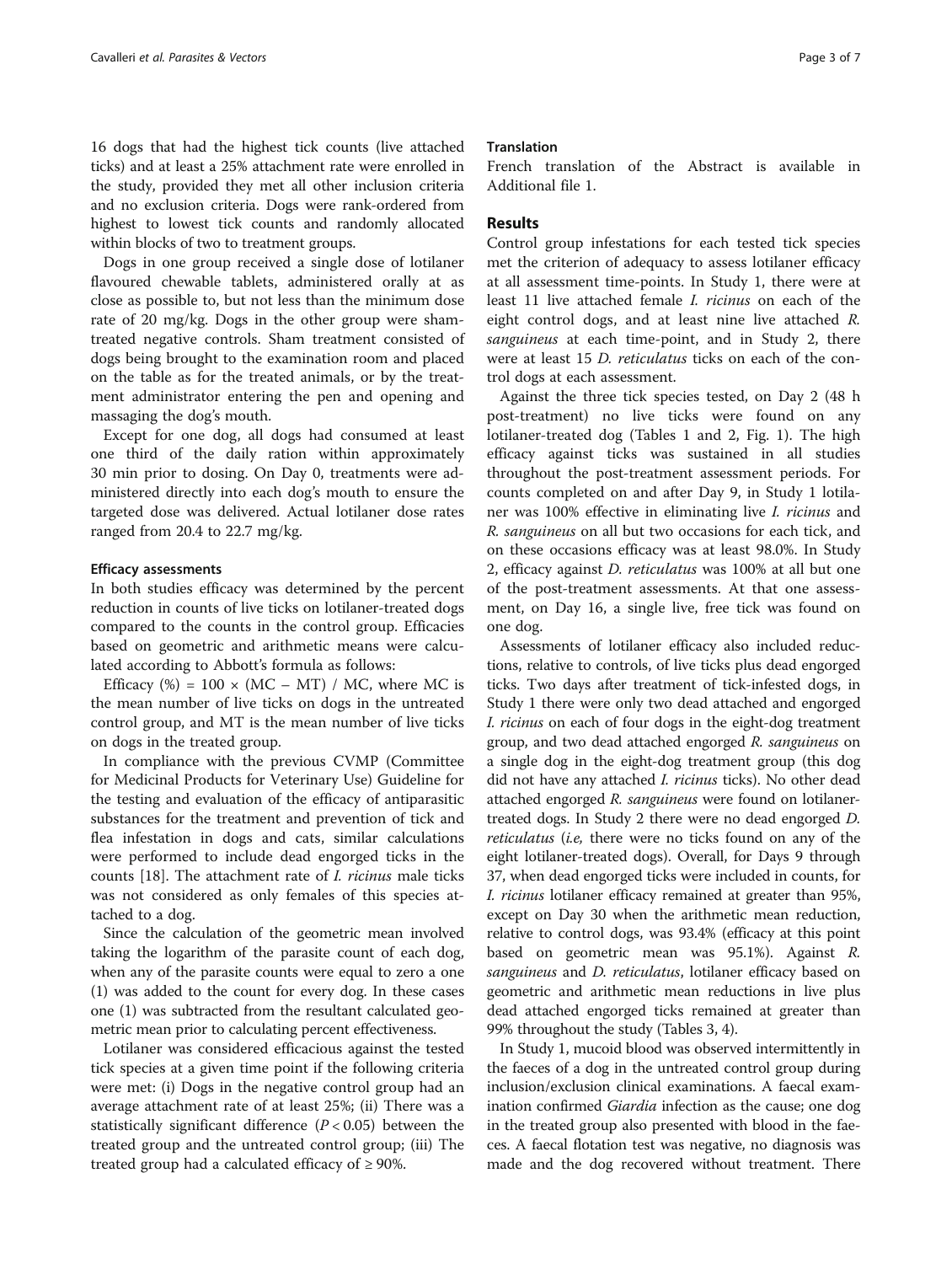| Tick species             | Day            | Untreated control |                   | Lotilaner |         |              |                               |
|--------------------------|----------------|-------------------|-------------------|-----------|---------|--------------|-------------------------------|
|                          |                | Mean              | Range             | Mean      | Range   | Efficacy (%) | Comparison                    |
| Ixodes ricinus           | $\overline{2}$ | 18.3 (18.6)       | $14 - 26$         | 0.0(0.0)  | $0 - 0$ | 100(100)     | $t_{(14)} = 46.6, P < 0.0001$ |
|                          | 9              | 24.5 (24.8)       | $20 - 28$         | 0.3(0.4)  | $0 - 1$ | 98.8 (98.5)  | $t_{(14)} = 21.9, P < 0.0001$ |
|                          | 16             | 22.9(23.6)        | $13 - 32$         | 0.0(0.0)  | $0 - 0$ | 100 (100)    | $t_{(14)} = 32.6, P < 0.0001$ |
|                          | 23             | 23.6(25.1)        | $11 - 33$         | 0.0(0.0)  | $0 - 0$ | 100(100)     | $t_{(14)} = 23.0, P < 0.0001$ |
|                          | 30             | 24.0 (24.6)       | $16 - 35$         | 0.5(0.8)  | $0 - 3$ | 98.0 (97.0)  | $t_{(14)} = 12.7, P < 0.0001$ |
|                          | 37             | 24.2 (25.1)       | $12 - 35$         | 0.0(0.0)  | $0 - 0$ | 100 (100)    | $t_{(14)} = 29.4, P < 0.0001$ |
| Rhipicephalus sanguineus | 2              | 25.0(26.8)        | $9 - 40$          | 0.0(0.0)  | $0 - 0$ | 100 (100)    | $t_{(14)} = 21.4, P < 0.0001$ |
|                          | 9              | 29.7 (30.5)       | $18 - 39$         | 0.0(0.0)  | $0 - 0$ | 100(100)     | $t_{(14)} = 37.6, P < 0.0001$ |
|                          | 16             | 27.4 (28.6)       | $15 - 37$         | 0.0(0.0)  | $0 - 0$ | 100 (100)    | $t_{(14)} = 28.7, P < 0.0001$ |
|                          | 23             | 31.4 (32.3)       | $21 - 48$         | 0.0(0.0)  | $0 - 0$ | 100 (100)    | $t_{(14)} = 40.8, P < 0.0001$ |
|                          | 30             | 31.8 (32.6)       | $19 - 43$         | 0.1(0.1)  | $0 - 1$ | 99.6 (99.7)  | $t_{(14)} = 27.6, P < 0.0001$ |
|                          | 37             | 29.8 (30.8)       | 17 <sub>v41</sub> | 0.1(0.1)  | $0 - 1$ | 99.6 (99.7)  | $t_{(14)} = 25.4, P < 0.0001$ |

<span id="page-3-0"></span>Table 1 Geometric (arithmetic) mean counts of live *Ixodes ricinus* and Rhipicephalus sanguineus ticks in Study 1

were no other adverse clinical signs observed in lotilanertreated dogs. In Study 2, transient increased salivation was observed in one lotilaner-treated dog which was attributed to excitement. There were 10 and 6 observations of diarrhea/loose stool in the treated and control groups, respectively, and four recordings of vomition in lotilanertreated dogs. As dogs were housed by pairs, the clinical sign was automatically attributed to both dogs present in the cage. These were single events (dogs vomited once), and appeared 21 days after treatment administration. No concomitant treatment was needed, and all gastrointestinal signs resolved uneventfully without treatment. Skin crusts attributable to the tick infestation model were observed in dogs in both groups, but more frequently in control dogs.

# Discussion

The results of this study align with other reports of the effectiveness of orally administered lotilaner against a range of tick species that infest dogs. In other studies, the sustained efficacy of lotilaner has been demonstrated through at least 1 month for D. variabilis, I. scapularis, R. sanguineus and A. americanum, indicating that there is no tapering in efficacy at the end of the recommended monthly treatment interval [[12\]](#page-6-0).

The rapid onset of lotilaner's activity against ticks has been previously demonstrated [[6\]](#page-6-0). Lending further support to the knockdown effect of existing infestations is the finding that there were no, or very low numbers of ticks on lotilaner-treated dogs, while many were present on the control dogs. This is relevant in reducing the risk of client perceptions of product failure if ticks, even if dead, are observed on a dog in the days immediately following treatment.

While speed of action of an acaricide is important, both in killing infestations present when treatment is administered, and in quickly killing newly infesting ticks in the post-treatment period, a requirement for registration

**Table 2** Geometric (arithmetic) mean counts of live *Dermacentor reticulatus* ticks in Study 2

| Tick species            | Day | Untreated control |           | Lotilaner     |         |              | Comparison                     |
|-------------------------|-----|-------------------|-----------|---------------|---------|--------------|--------------------------------|
|                         |     | Mean              | Range     | Mean          | Range   | Efficacy (%) |                                |
| Dermacentor reticulatus |     | 45.6 (45.8)       | $40 - 52$ | 0.0(0.0)      | $0 - 0$ | 100 (100)    | $t_{(14)} = 116.7, P < 0.0001$ |
|                         | 9   | 34.6 (35.0)       | $26 - 42$ | 0.0(0.0)      | $0 - 0$ | 100 (100)    | $t_{(14)} = 60.7, P < 0.0001$  |
|                         | 16  | 37.3 (38.0)       | $23 - 48$ | $0.1 (0.1)^a$ | $0 - 1$ | 99.8 (99.7)  | $t_{(14)} = 31.1, P < 0.0001$  |
|                         | 23  | 32.7 (33.4)       | $19 - 42$ | 0.0(0.0)      | $0 - 0$ | 100 (100)    | $t_{(14)} = 42.8, P < 0.0001$  |
|                         | 30  | 29.8 (31.6)       | $16 - 48$ | 0.0(0.0)      | $0 - 0$ | 100 (100)    | $t_{(14)} = 26.0, P < 0.0001$  |
|                         | 37  | 28.1 (29.3)       | $15 - 44$ | 0.0(0.0)      | $0 - 0$ | 100 (100)    | $t_{(14)} = 30.6, P < 0.0001$  |

<sup>a</sup>A single live free tick was found on one dog in the treated group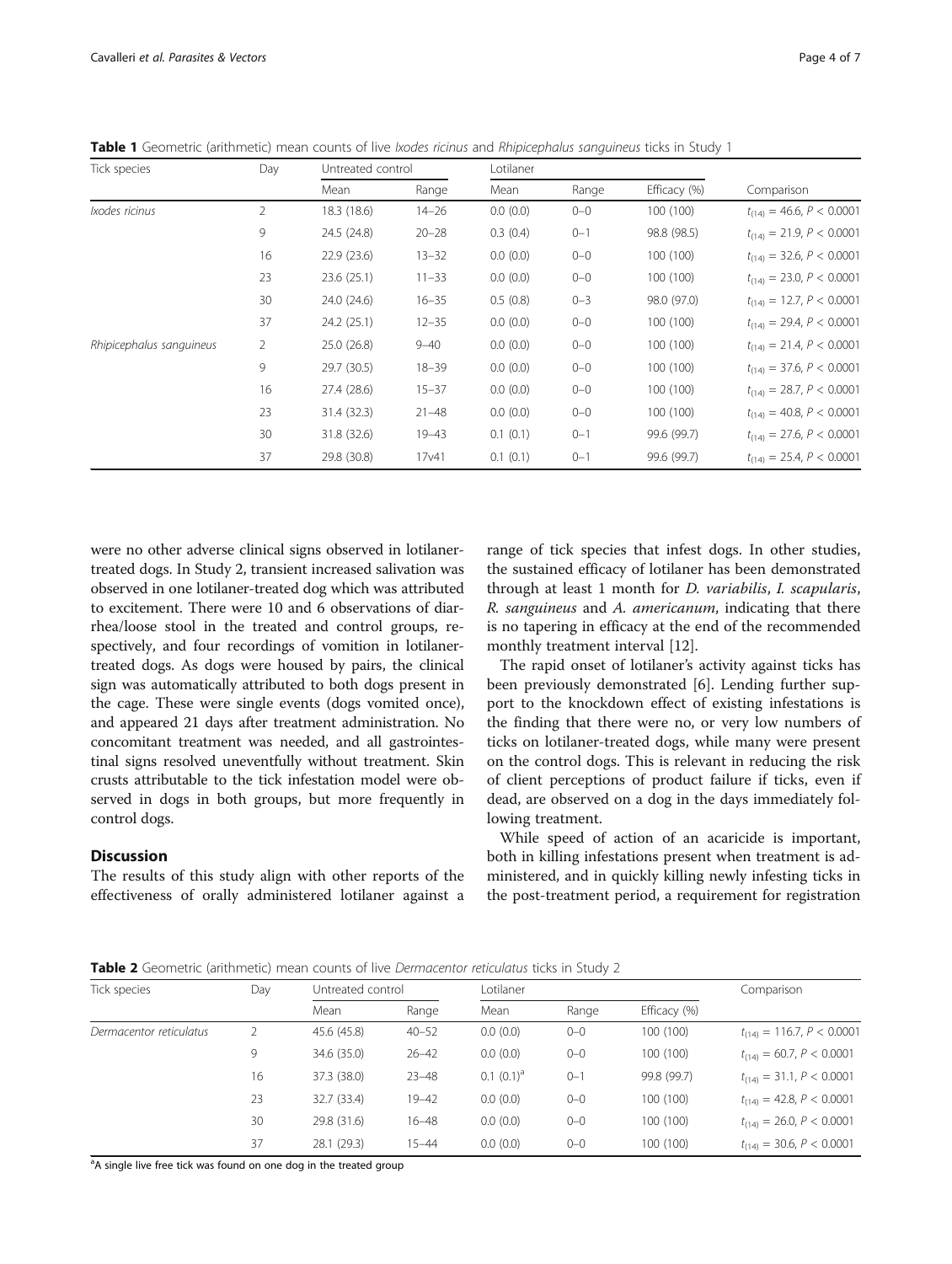<span id="page-4-0"></span>

is to demonstrate effectiveness at 48 h post-treatment and 48 h following weekly post-treatment challenges for at least the duration of the sought indication. In this regard, when the results of the studies reported here are taken with the results of the other investigations of activity against ticks, lotilaner meets and often exceeds the efficacy reported both for orallyadministered and topically-applied monthly tickcontrol products, consistently providing sustained effectiveness throughout the month following treatment.

Against R. sanguineus, in the study reported here and in a report of three earlier studies, lotilaner consistently

demonstrated efficacy of 99 to 100% from Days 2 through 35 [\[12\]](#page-6-0). For afoxolaner and sarolaner assessed through 35 days post-treatment, reported efficacy against R. sanguineus has ranged from 95.7 through 100%, and from 99.5 to 100%, respectively [[19, 20\]](#page-6-0).

For three topically applied products - combinations of dinotefuran/pyriproxyfen/ permethrin; fipronil/(S) methoprene; and imidacloprid/permethrin - efficacy against R. sanguineus ranged from 95.0 to 100% on Days 9, 16 and 23. The Day 30 finding of 98.5, 92.8 and 91.8% efficacy for dinotefuran/pyriproxyfen/permethrin, imidacloprid/permethrin, and fipronil/(S) methoprene, respectively, is suggestive of a tapering in efficacy at the end of the month following treatment [\[21\]](#page-6-0). Such tapering was also reported from a separate study in which efficacy of the dinotefuran/ pyriproxyfen/permethrin product was 93.5 to 100% against infestations applied weekly from seven to 28 days after treatment, declining to 90.4% on Day 35 [[22\]](#page-6-0). This tapering effect was not as clear in a study of a topically applied imidacloprid/permethrin combination, but for that product the 48-h postchallenge efficacy against R. sanguineus was only 92.0 and 95.9% at 21 and 28 days post-treatment, respectively [[23](#page-6-0)].

The studies with these topically applied products also indicate that their onset of activity is slower than that of lotilaner. While lotilaner efficacy was 100% at 48 h post-treatment, for the above-mentioned topical products efficacy against R. sanguineus ranged from 23.9 to 75.5% at 48 h post-treatment [\[21](#page-6-0)–[23](#page-6-0)]. Another comparative study demonstrated that when

Table 3 Geometric (arithmetic) mean counts of live Ixodes ricinus and Rhipicephalus sanguineus ticks and dead, attached, engorged ticks in Study 1

| Tick species             | Day            | Untreated control |           | Lotilaner |             |              | Comparison                    |
|--------------------------|----------------|-------------------|-----------|-----------|-------------|--------------|-------------------------------|
|                          |                | Mean              | Range     | Mean      | Range       | Efficacy (%) |                               |
| Ixodes ricinus           | $\overline{2}$ | 18.3 (18.6)       | $14 - 26$ | 0.7(1.0)  | $0 - 2^a$   | 96.0 (94.6)  | $t_{(14)} = 11.1, P < 0.0001$ |
|                          | 9              | 24.5 (24.8)       | $20 - 28$ | 0.6(0.8)  | $0 - 2$     | 97.7 (97.0)  | $t_{(14)} = 15.1, P < 0.0001$ |
|                          | 16             | 22.9(23.6)        | $13 - 32$ | 0.5(0.8)  | $0 - 3$     | 97.9 (96.8)  | $t_{(14)} = 12.3, P < 0.0001$ |
|                          | 23             | 23.6(25.1)        | $11 - 33$ | 0.6(0.9)  | $0 - 2$     | 97.3 (96.5)  | $t_{(14)} = 11.3, P < 0.0001$ |
|                          | 30             | 24.0 (24.6)       | $16 - 35$ | 1.2(1.6)  | $0 - 4$     | 95.1 (93.4)  | $t_{(14)} = 9.4, P < 0.0001$  |
|                          | 37             | 24.2(25.1)        | $12 - 35$ | 0.7(1.0)  | $0 - 3$     | 97.1 (96.0)  | $t_{(14)} = 11.2, P < 0.0001$ |
| Rhipicephalus sanguineus | $\overline{2}$ | 25.0(26.8)        | $9 - 40$  | 0.1(0.3)  | $0 - 2^{b}$ | 99.4 (99.1)  | $t_{(14)} = 15.2, P < 0.0001$ |
|                          | 9              | 29.7 (30.5)       | $18 - 39$ | 0.0(0.0)  | $0 - 0$     | 100 (100)    | $t_{(14)} = 37.6, P < 0.0001$ |
|                          | 16             | 27.4 (28.6)       | $15 - 37$ | 0.0(0.0)  | $0 - 0$     | 100 (100)    | $t_{(14)} = 28.7, P < 0.0001$ |
|                          | 23             | 31.4 (32.3)       | $21 - 48$ | 0.0(0.0)  | $0 - 0$     | 100 (100)    | $t_{(14)} = 40.8, P < 0.0001$ |
|                          | 30             | 31.8 (32.6)       | $19 - 43$ | 0.1(0.1)  | $0 - 1$     | 99.7 (99.6)  | $t_{(14)} = 27.6, P < 0.0001$ |
|                          | 37             | 29.8 (30.8)       | $17 - 41$ | 0.1(0.1)  | $0 - 1$     | 99.7 (99.6)  | $t_{(14)} = 25.4, P < 0.0001$ |

<sup>a</sup>48 h post-treatment live or dead engorged ticks were found on a single; this dog had two dead, engorged R. sanguinueus<br><sup>b</sup>48 h post-treatment four dogs were infested, each with two dead engorged Lricinus

<sup>b</sup>48 h post-treatment four dogs were infested, each with two dead engorged I ricinus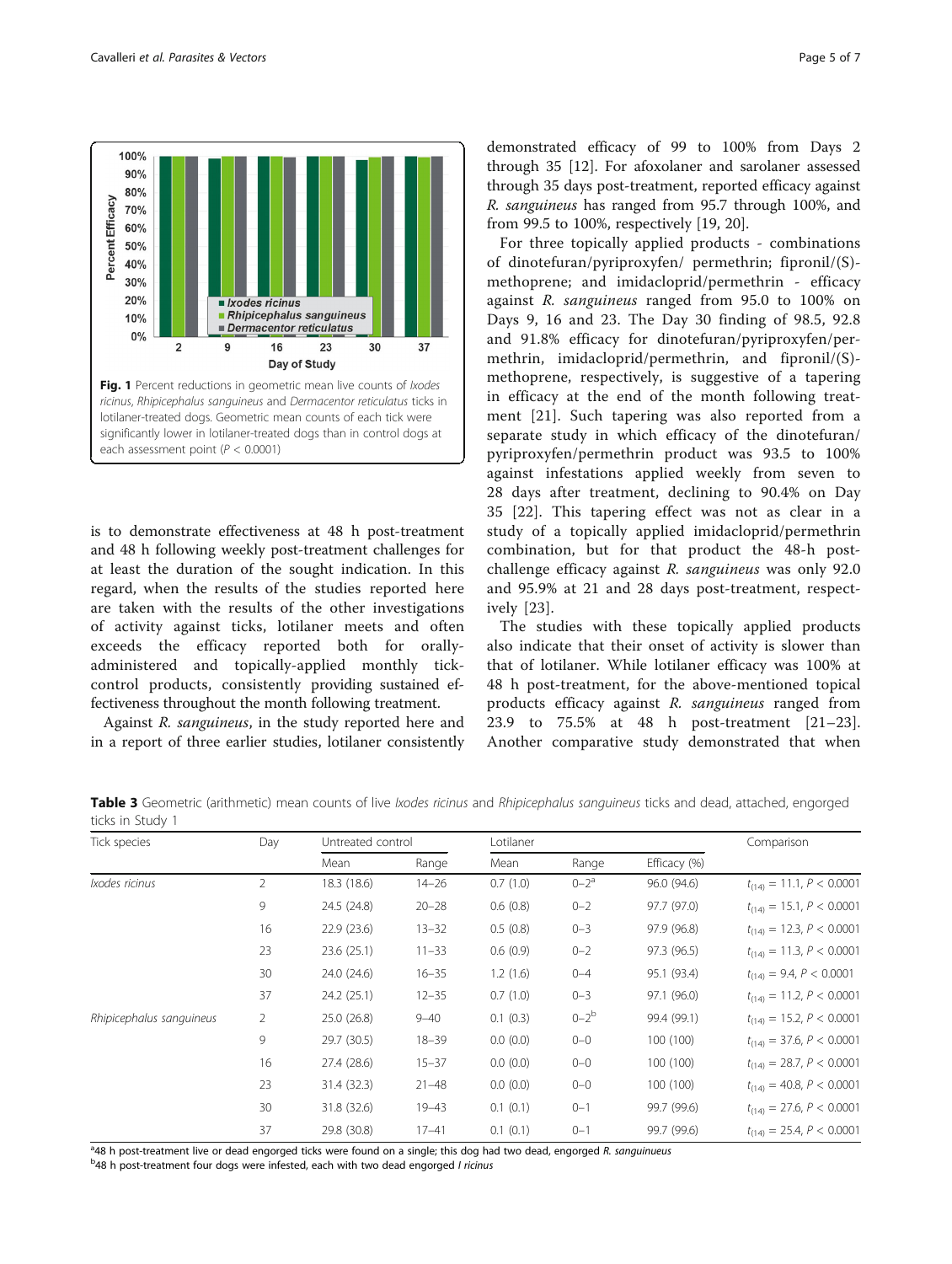<span id="page-5-0"></span>Table 4 Geometric (arithmetic) mean counts of live Dermacentor reticulatus ticks and dead, attached, engorged ticks in Study 2

| Tick species            | Day | Untreated control |           | Lotilaner |           |              | Comparison                    |
|-------------------------|-----|-------------------|-----------|-----------|-----------|--------------|-------------------------------|
|                         |     | Mean              | Range     | Mean      | Range     | Efficacy (%) |                               |
| Dermacentor reticulatus |     | 45.6 (45.8)       | $40 - 52$ | 0.4(0.6)  | $0 - 2^a$ | 99.0 (98.6)  | $t_{(14)} = 18.8, P < 0.0001$ |
|                         | 9   | 34.6 (35.0)       | $26 - 42$ | 0.0(0.0)  | $0 - 0$   | 100 (100)    | $t_{(14)} = 60.7, P < 0.0001$ |
|                         | 16  | 37.3 (38.0)       | $23 - 48$ | 0.2(0.3)  | $0-2b$    | 99.6 (99.3)  | $t_{(14)} = 22.5, P < 0.0001$ |
|                         | 23  | 32.7 (33.4)       | $19 - 42$ | 0.0(0.0)  | $0 - 0$   | 100 (100)    | $t_{(14)} = 42.8, P < 0.0001$ |
|                         | 30  | 29.8 (31.6)       | $16 - 48$ | 0.0(0.0)  | $0 - 0$   | 100 (100)    | $t_{(14)} = 26.0, P < 0.0001$ |
|                         | 37  | 28.1 (29.3)       | $15 - 44$ | 0.0(0.0)  | $0 - 0$   | 100 (100)    | $t_{(14)} = 30.6, P < 0.0001$ |

<sup>a</sup>On Day 2, 48 hours post-treatment, ticks on three dogs, all were dead, attached and engorged

<sup>b</sup>On Day 16, a single lotilaner dog was infested. This dog had one live free tick and one dead attached/engorged tick

administered orally, isoxazolines provided a more effective approach to the treatment of existing tick infestations than did a topical combination formulation of imidacloprid and permethrin [[24\]](#page-6-0). This slow onset of activity of topical products has been attributed to the delay in the distribution of the active chemicals across the treated dog's body surface [[21\]](#page-6-0).

Against I. ricinus, the investigation reported here found lotilaner efficacy to be at least 98.9% at all assessments, with complete (100%) removal of infestations on the final study challenge on Day 35 (when dead, engorged ticks were included in the count, efficacy was at least 95% throughout the study, and was 97.1% on Day 35). Afoxolaner and sarolaner have also shown high efficacy against this tick [[20, 25](#page-6-0)]. Topical combinations of imidacloprid/permethrin and permethrin/fipronil and were each reported to have efficacy of 98 to 100% following weekly challenges up to 3 weeks post-treatment, for permethrin/fipronil declining to 93% on Day 30 [[23](#page-6-0), [26](#page-6-0)].

Against D. reticulatus, except for a single live, free tick found on Day 16, lotilaner efficacy was 100% at every post-treatment assessment through Day 35. Against this tick species, afoxolaner and sarolaner have demonstrated a high level of efficacy, although in one study efficacy of the former product had declined to 96.4% at Day 30 [[20](#page-6-0), [25](#page-6-0)].

Other reports of acaricidal effectiveness of different products for use in or on dogs have based efficacy calculations on live tick counts only. In compliance with the CVMP guideline which was current at the time these studies were conducted, efficacy assessments in the studies we report here were also based on live tick counts plus dead, attached engorged tick counts [\[18](#page-6-0)]. This is the first report in which isoxazoline efficacy against ticks has been reported in this manner. A rationale for this approach is that a tick which is attached and has engorged can have the potential to transmit diseaseproducing pathogens. Even using this more stringent approach to assessing tick kill, lotilaner efficacy was sustained at 95% or greater throughout the study with no tapering effect at the end of 1 month post-treatment.

# Conclusion

The high efficacy against three common species of ticks in Europe, Rhipicephalus sanguineus, Ixodes ricinus and Dermacentor reticulatus, demonstrates the potential for lotilaner to be a valuable tool in the treatment of tick infestations of dogs. Lotilaner flavoured chewable tablets were well tolerated and efficacy was sustained through at least 35 days.

# Additional file

[Additional file 1:](dx.doi.org/10.1186/s13071-017-2477-x) French translation of the Abstract. (PDF 36 kb)

#### Abbreviations

AN(C)OVA: Analysis of (co)variance; CVMP: Committee for Medicinal Products for Veterinary Use; IACUC: Institutional Animal Care and Use Committee

#### Acknowledgements

The authors would like to thank Dr Bill Ryan of Ryan Mitchell Associates LLC for assistance with the manuscript.

#### Funding

The study was funded by Elanco.

#### Availability of data and materials

Due to commercial confidentiality of the research, data not included in the manuscript can only be made available to bona fide researchers subject to a non-disclosure agreement.

#### Authors' contributions

All authors participated in the design and completion of the studies and were involved in drafting of the manuscript. All authors read and approved the final manuscript.

#### Ethics approval

All study protocols were reviewed and approved by the appropriate Institutional Animal Care and Use Committee (IACUC)/Ethics committee.

#### Consent for publication

Not applicable.